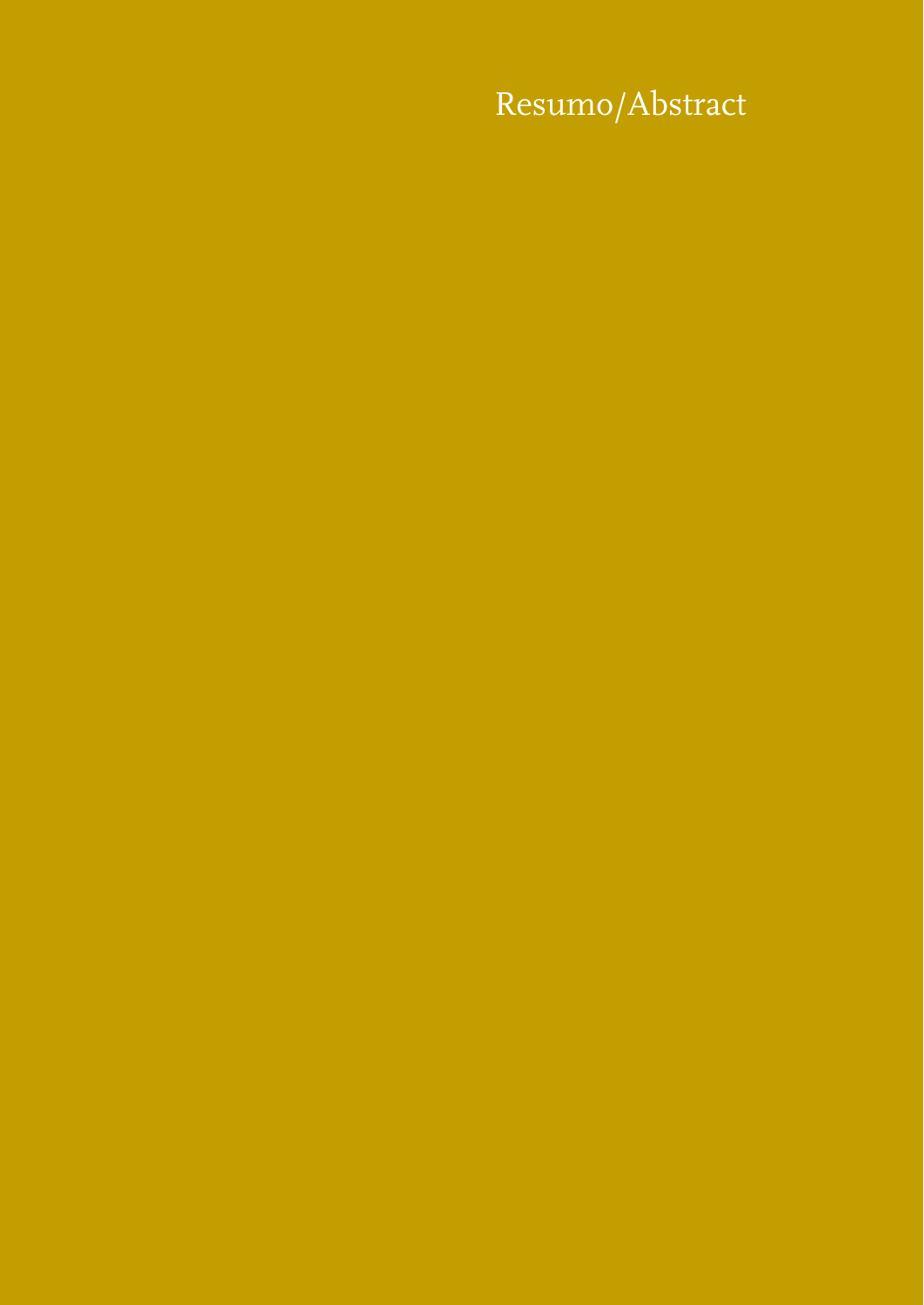## **"O sítio calcolítico do Pombal (Monforte): Uma recuperação possível de velhos e novos dados"**

O presente estudo foi a Tese de Mestrado em Pré-História e Arqueologia apresentada na Faculdade Letras de Lisboa. Este resultou naturalmente do projecto "As comunidades pré-históricas dos IV-III milénios na região de Monforte" (COMONPH), co-dirigido com Carla Lopes, no Norte alentejano.

Baseado no espólio neo-calcolítico, nado-morto, do sítio do Pombal, em depósito no Museu Nacional de Arqueologia, exumado por Manuel Heleno nos anos 50, ao qual se juntou aquele resultante das prospecções recentes, realizou-se o estudo conjugado, buscando o seu enquadramento sócio-cultural e cronológico. O quase vazio de conhecimento existente sobre os habitats dos períodos Neolítico / Calcolítico no Norte alentejano tornou de extrema utilidade esta abordagem, procurando verificar a correcção das extrapolações realizadas por vários autores para esta região, normalmente baseadas em dados do Alentejo Central ou outras regiões limítrofes.

Para a prossecução deste estudo foi necessário realizar uma crítica das fontes bastante atenta sobre o espólio do Museu Nacional de Arqueologia, obrigando, inclusive, à confirmação, bem sucedida diga-se, da sua proveniência. Essa pesquisa só ficou mais completa com o acesso aos apontamentos do Arquivo de Manuel Heleno, e aos esclarecimentos prestados por alguns dos trabalhadores rurais de Vaiamonte que participaram nas escavações realizadas no Pombal. Mesmo assim, se a proveniência do espólio foi relativamente bem esclarecida e adscrita ao respectivo local, o seu registo de escavação não permitiu leituras espaciais verticais ou horizontais, enfim impossibilitando qualquer estratificação dos materiais arqueológicos.

Apesar da fragilidade resultante da ausência de contextos seguros, a busca de paralelos com sítios melhor conhecidos (normalmente nas áreas limítrofes) permitiu o estabelecimento de uma caracterização cronológica genérica da cultura material.

A análise dessa cultura material seguiu muitas das propostas de outros autores, ainda que se tenha procurado desenvolver alguns aspectos em particular, nomeadamente, a funcionalidade dos elementos de tear ou a relação próxima entre instrumentos de pedra polida e percutores.

Além do estudo monográfico realizou-se uma abordagem da área envolvente, revelando-se a presença de outras ocupações mais ou menos correlacionáveis.

Portanto, baseado nos dados arqueológicos compilados, de escavações antigas e novas prospecções, efectuou-se a avaliação possível de forma a alcançar uma leitura suficientemente razoável deste sítio.

Assim, o sítio do Pombal terá sido em finais do IV milénio e séculos seguintes do III um povoado, cuja cultura material indicia o intenso uso de instrumentos de pedra polida de corte e percussão, provavelmente associados à abertura de clareiras para actividades agrícolas e pastoris. Os elementos de moagem reflectirão provavelmente o consumo de cereais, a que não será estranho a presença de pratos e taças com bordo espessado. O elevado número de elementos de tear deverá denunciar a prática da tecelagem, verificando-se soluções técnicas distintas de outras regiões.

Simultaneamente, as gentes deste povoado terão mantido contactos inter-regionais, de que algumas matérias-primas, tipologias cerâmicas e temáticas decorativas registadas poderão ser um indicador.

Enfim, registam-se neste estudo vários elementos do que terá sido a materialização da Revolução dos Produtos Secundários durante o III milénio.